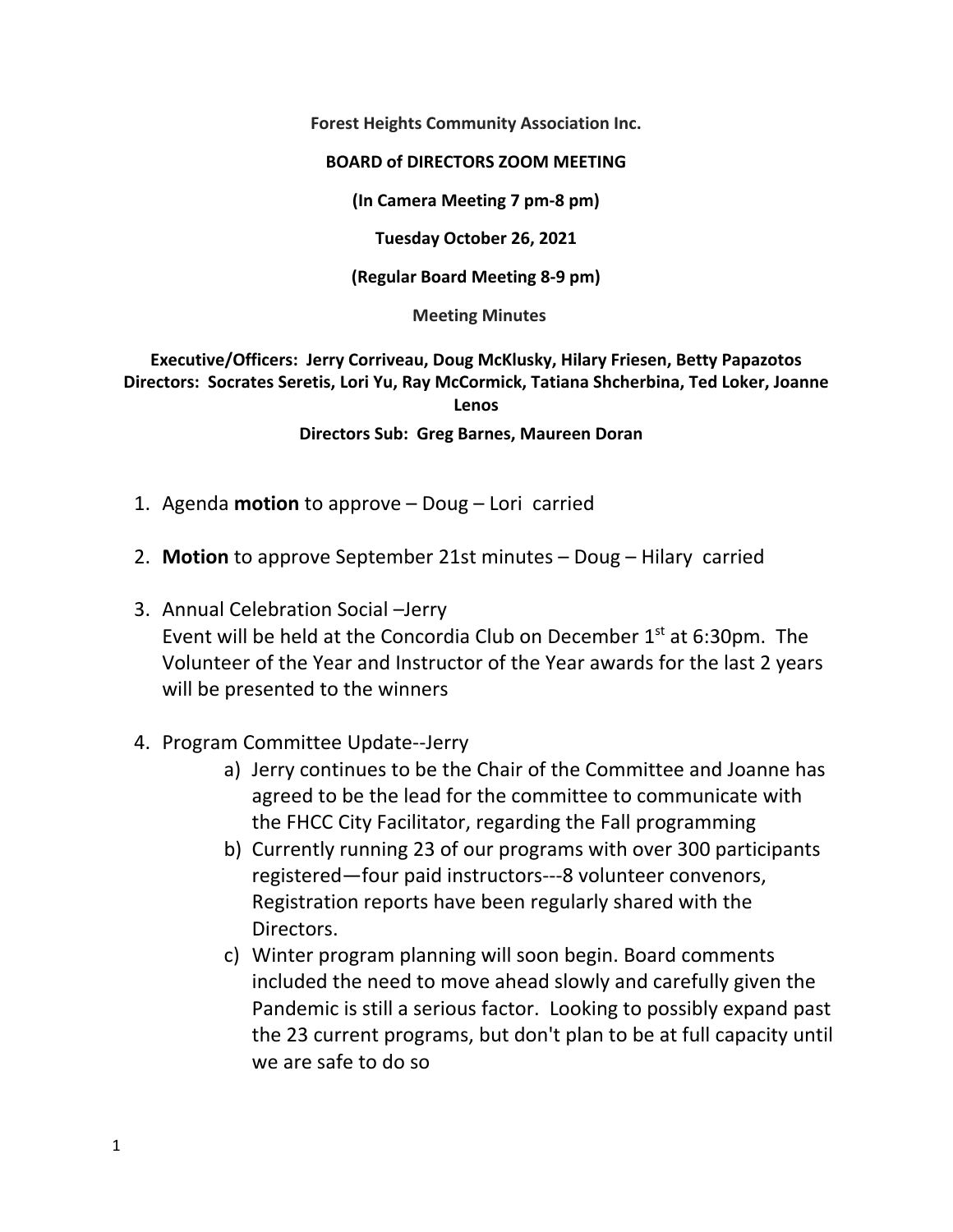- 5. Program Manager Status The Program Committee believes there is a need to again hire a part time Program Manager who can help the Committee with all of the administration, meetings, payroll, supplies and equipment, instructor recruitment, be the point of regular contact for instructors, Committee members, volunteers and the City operational staff. Because we have limited programs running currently, we will assess in January on when we will start looking for someone to fill the role. The responsibilities typically assigned to a PM will continue to be carried out by the Program Committee
- 6. **Motion** to approve Board Nomination Committee By‐Law 9 Ray Greg carried
	- a) Updated wording from annual to regular meetings, and made some minor formatting changes
	- b) Resume requirement was questioned, and after further discussion the Board decided there was value in keeping it in. We could tailor the roles of volunteers based on their skill set
- 7. Financial Status Discussion The Board reviewed the budgeting process and discussed how to continue wisely, investing some of the savings through community donations/projects. A most recent \$18,000.00 allocation of to 9 community agencies as a special Pandemic initiative was highlighted. As an incorporated, not for profit we are not required to reduce our reserves, as charitable organizations must do.

A lot of potential to help, including the city wide projects previously identified by Board members. This will be an item for the 2022 Board to explore, including the potential to lever the funds through grant applications for bigger community impacts

- a) "A Better Tent City" is now lead by a volunteer, incorporated non‐ profit. The Board is in favour of considering a donation to this new organization. Doug will reach out to the group, plan a site visit(Nov 8) and this matter will be revisited at our next meeting for further discussion. A member of the organization will be invited to attend
- 8. FHCA Upcoming 2022 Elections Ted had posted a notice online about our upcoming Nove 22<sup>nd</sup> membership meeting to elect our 2022 Board of